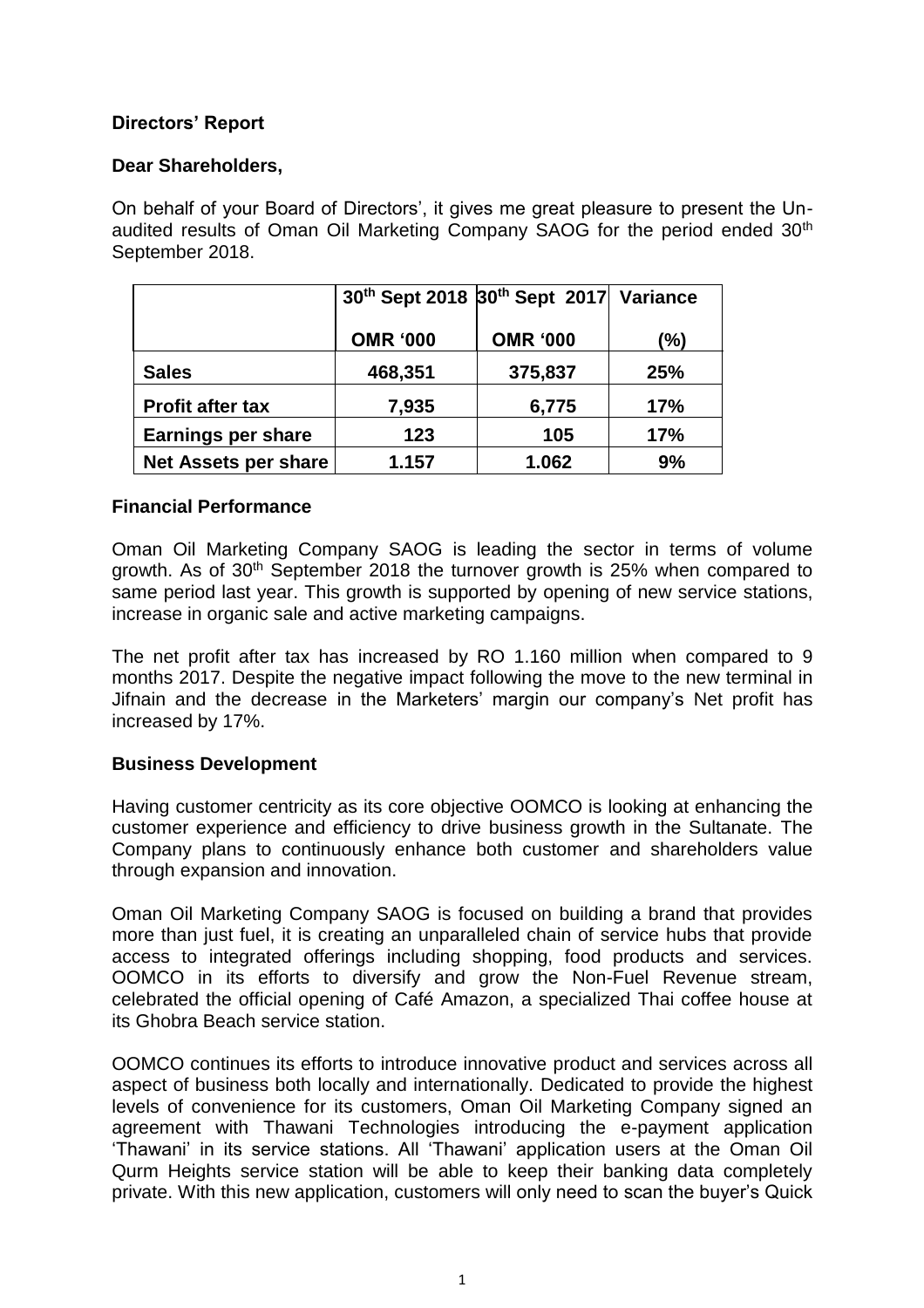Response (QR) Code and enter the amount of payment required to complete the transfer process. Users will not have to share any card, bank, or account information at any point to complete transactions. The pilot project was held under the auspices of HE Eng. Salim bin Nasser bin Said Al-Aufi, Undersecretary of the Ministry of Oil & Gas, at Qurm Heights service station.

Another first in the Sultanate, Oman Oil Marketing Company installed a rapid electric vehicle (EV) charger at its Mazoon Street service station in Muscat. Leading the way to serve a new era of customers, the company is providing electric car drivers an easy and convenient way to recharge.

In its efforts to be close to its customers OOMCO successfully engaged with the youth during the World Cup. It sponsored the World Cup Arena in Avenus mall "Powered by Ultimax", sponsored Oman Sport TV World Cup daily episodes and initiated Ultimax Balls campaign in all OOMCO service stations selling Ultimax branding. Ultimax is the only 98 Octane fuel in the country; this new performance fuel was introduced by Oman Oil Marketing last January.

Another strategic initiative is the Duqm Bunker Terminal Project. The Duqm project will continue to enhance the Port's premium service standards, improve cost effectiveness, and also create efficient fuel supply and delivery to all customers within Duqm. This in turn will support the growth of the regional economy as part of the company's commitment to establishing long term In-Country Value.

Oman Oil Marketing is expanding its footprint in the region and reaching onto other international markets. We will operate our first service station in KSA this year and explore new opportunities in other countries while targeting sustainability and carrying proudly the name of the Sultanate. The company plans to implement a Unique business model that will help build its reputation as the preferred one stop shop.

## **Health, Security, Safety, Environment and Quality**

Safety being OOMCO's fundamental objective, it continued to promote a culture of safety within the organization and outside with several initiatives, such as training and safety campaigns. Oman Oil Marketing Company, in collaboration with Oman Road Safety Association launched a Road Safety Awareness Village at Oman Avenues Mall.

#### **Human Resources**

Your company has progressed in implementing a complete new strategy in human resources management and development, which has proven to enhance our employee satisfaction level and long term relationship. Our newly created "OOMCO Training Academy" offered several employees its first course and a new training plan has been designed after analyzing the needs of our employees. We also started online training programs whenever deemed efficient for our colleagues, alongside a mentorship program where general managers can guide mentees on a month-bymonth basis.